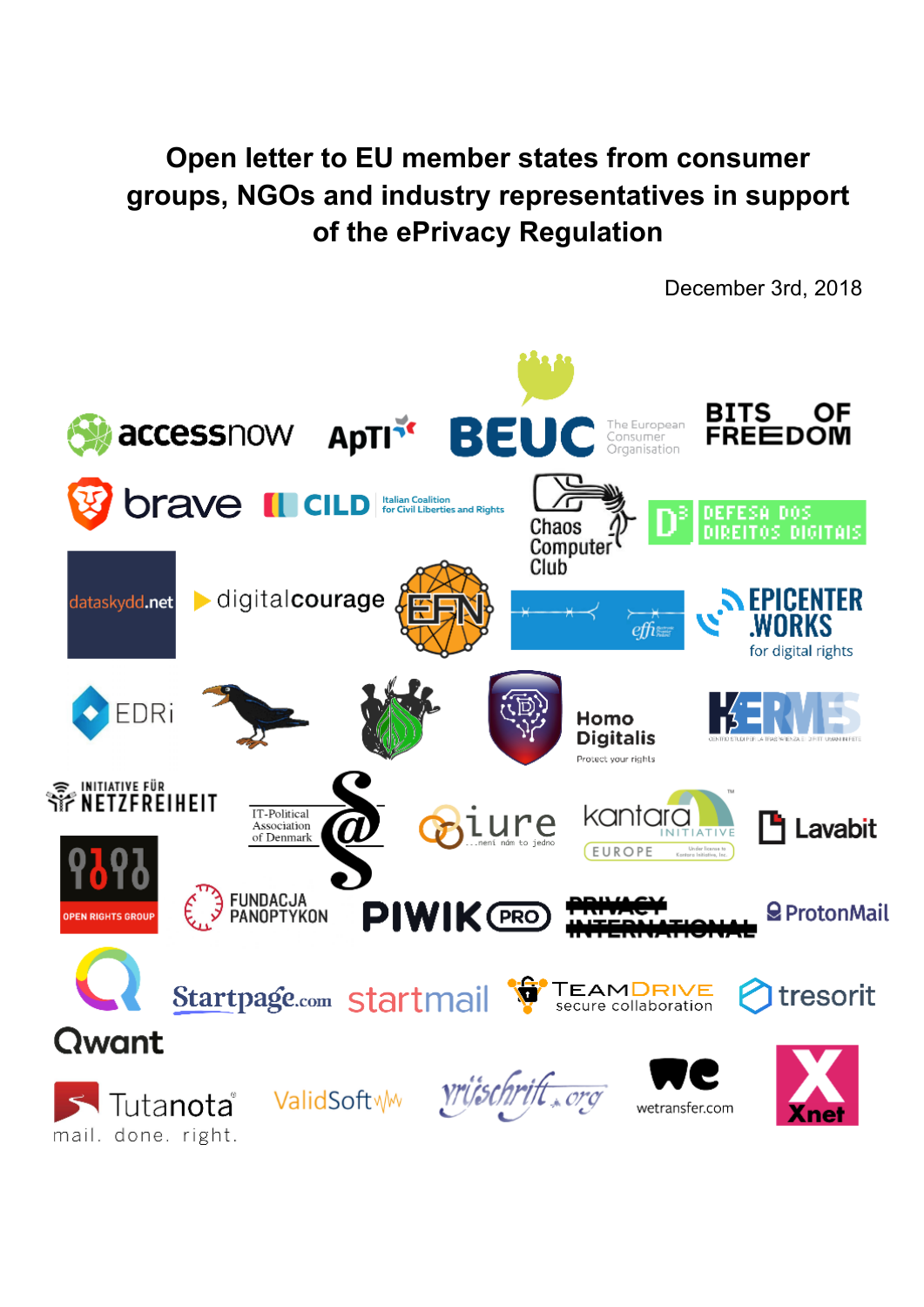Dear Minister,

We, the undersigned organisations, support the much-needed efforts to reform Europe's ePrivacy legislation. The reform is essential to strengthen individuals' right to privacy and confidentiality of communications across the EU as well as rebuilding and reinforcing public trust and security in the digital economy.

As representatives of consumers groups, NGOs and industry, we are concerned by the lack of progress of the Council of the EU towards finalising a General Approach on the draft ePrivacy Regulation. We urgently call on you to reach an agreement, so that the legislative process can continue without undue delay.

Ever since discussions on the reform were launched nearly two years ago, the Council has made very little progress. This weak progress is happening despite the clear and urgent need to strengthen privacy and security of electronic communications in the online environment, in the wake of repeated scandals and practices putting people's rights at risk and undermining the image of the industry as a whole.

The reform of the ePrivacy framework is necessary to deliver effective confidentiality and security of modern online communications, to ensure clarity of the legal framework, and to restore public trust in the digital economy. A strong ePrivacy Regulation represents an opportunity for EU businesses and it will support privacy innovation in the Digital Single Market. The current surveillance-driven business model of a few large players is not only distorting the advertising and other online markets but also severely undermining the fundamental rights of people living in the European Union and endangering our democracy. Undermining or further slowing down the reform at this stage would send the wrong message to people and industry: they expect the EU to protect their rights and interests against practices that undermine the security and confidentiality of online communications. It is high time to act.

As you meet tomorrow to discuss the reform, we urge you to conclude the negotiations to deliver an upgraded and improved ePrivacy Regulation for individuals and businesses. We stand ready to support your work.

Yours sincerely,

| Civil society and consumer groups     | <b>Industry</b> |
|---------------------------------------|-----------------|
| <b>Access Now</b>                     | <b>Brave</b>    |
| ApTI - Association for Technology and | Kantara         |
| Internet                              | Lavabit         |
| <b>BEUC - The European Consumer</b>   | Piwik PRO       |
| Organisation                          | ProtonMail      |